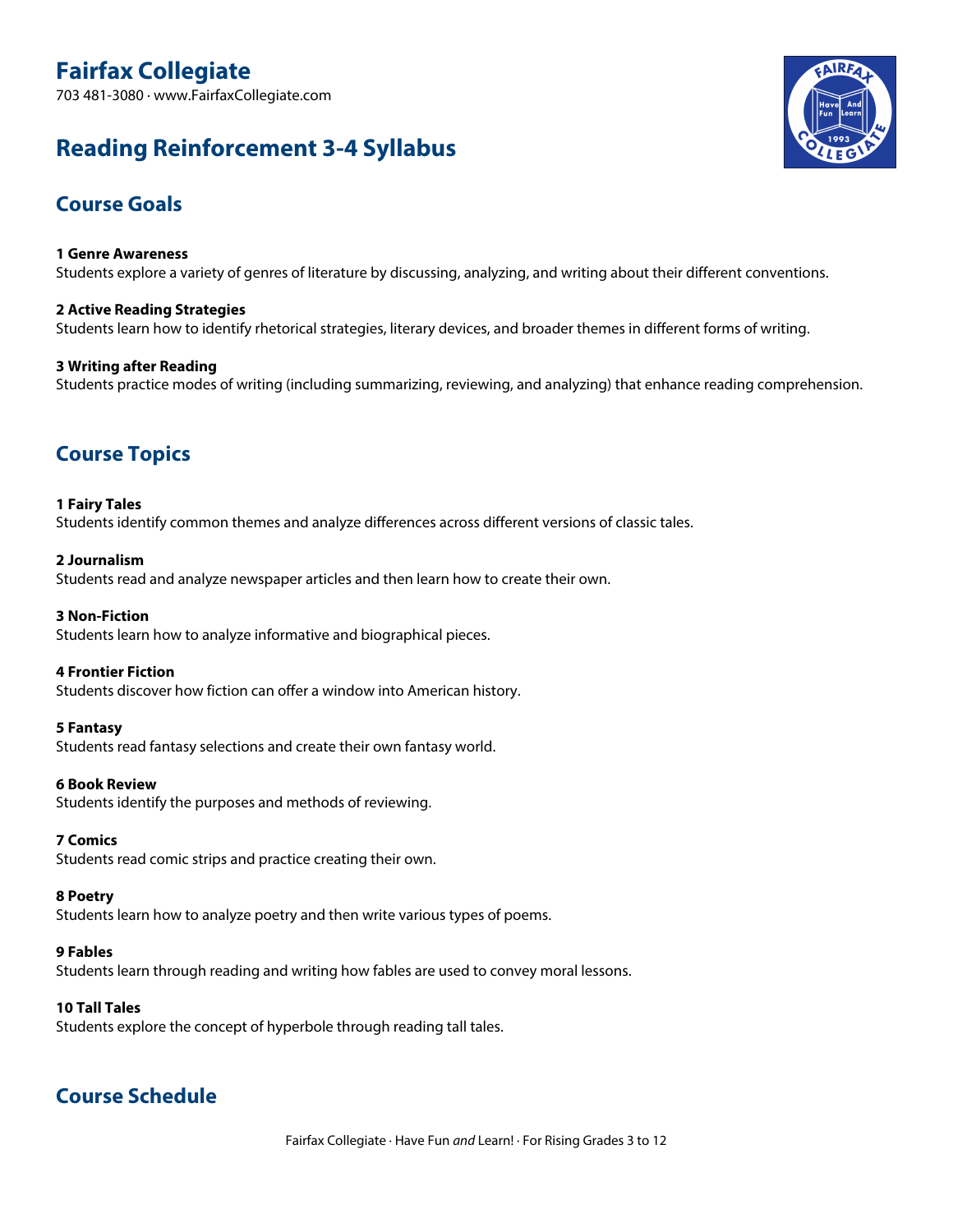## **Day 1**

#### **Introduction to Course**

Students introduce and receive an overview of the class.

#### **Matilda**

Students read excerpts from Matilda by Roald Dahl and show their comprehension of the material.

#### **Summarization**

Students practice summarizing the excerpts of Matilda that they read.

#### **The Trumpet of the Swan**

Students read an excerpt of The Trumpet of the Swan by E.B. White and discuss it as a class.

## **Day 2**

#### **Review**

Students discuss the readings they did the previous day and discuss themes.

#### **Informative Non-Fiction**

Students discuss an informative reading and build their vocabulary.

#### **Biography**

Students read and discuss a biography of Theodore Roosevelt, then they write part of an autobiography.

### **Day 3**

#### **Historical Fiction**

Students read and analyze an historical fiction selection and practice writing in that genre.

#### **Print Media**

Students compare and contrast what they have read so far with periodicals, particularly news stories.

### **Day 4**

**Opinion Pieces**

Students read opinion pieces and write their own about an opinion they have.

#### **Book Reviews**

Students read examples of book reviews and then write their own.

#### **Day 5**

**Comics** Students discuss the role of comics and how they are designed, then they create their own.

#### **Newspaper Creation**

Students use the news pieces and comic strips they created to make a newspaper page.

#### **Day 6**

#### **Poetry Discussion**

Students identify and discuss stylistic aspects of several poems